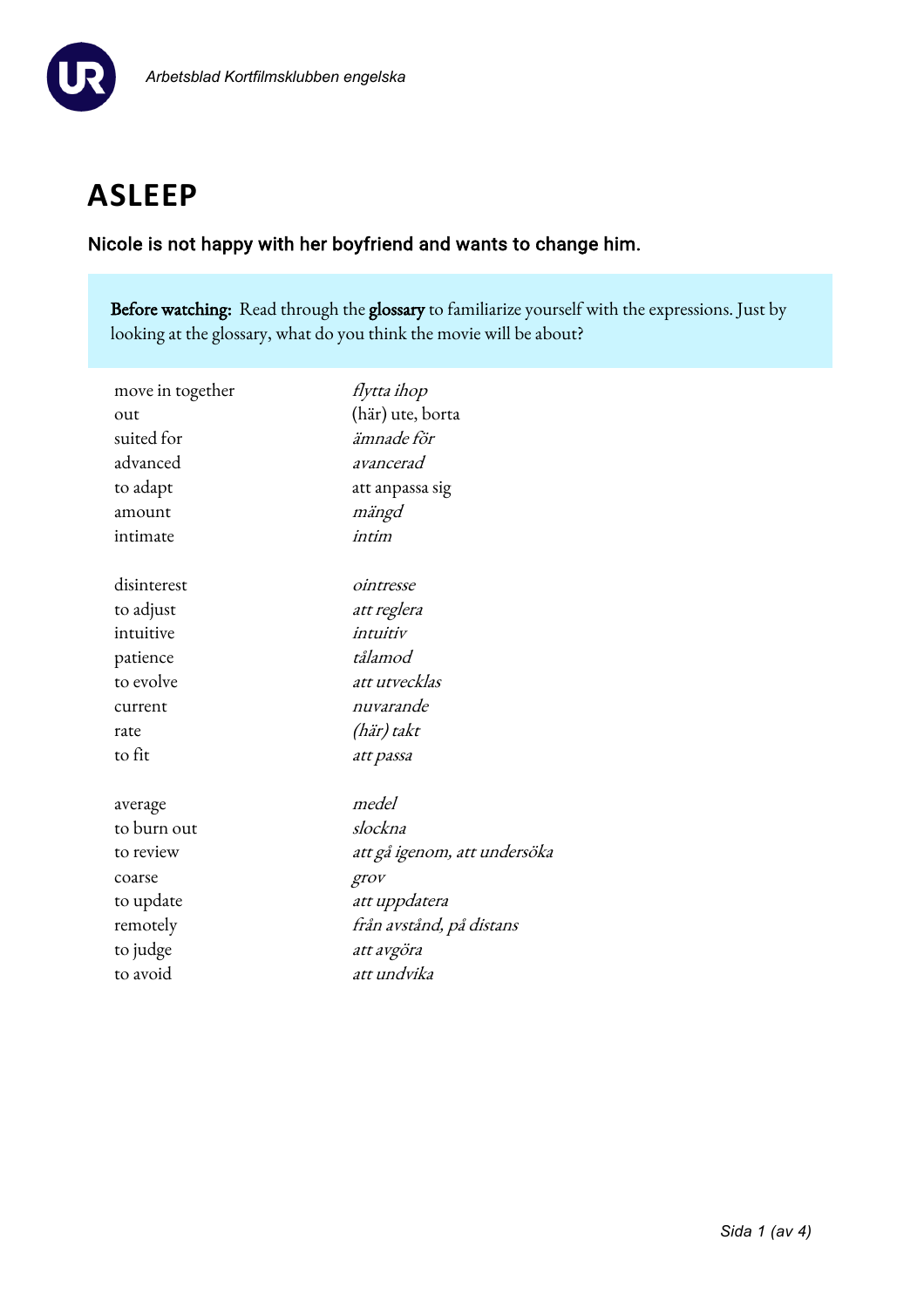

While watching: Pause the movie at 1:48 and discuss together as a group.

#### Discuss together

- 1. Who is in this movie?
- 2. Where does the movie take place?
- 3. What do you think will happen next?

After watching: Read through the questions below and answer them.

What is your understanding of what happens in the movie?

- **A.** Answer these questions for yourself at first, then discuss them in pairs.
- 1. Why does Nicole want to change her boyfriend?
- 2. How will she do that?
- 3. Who is it she's talking with on the phone?
- **B.** Answer these questions in pairs:
- 1. Why do you think Nicole has a robot boyfriend and not a real one?
- 2. What do you think makes her change her mind about him?
- 3. What is it you think we see glimpses of when we see a couple outdoors being close to each other?
- **C.** Answer these questions together as a group:
- 1. What do you think would happen with our society if we could custom make partners? Where do you think that would bring us as a human race?
- 2. Why do you think the movie is called Asleep? What do you think the deeper meaning of the title could be? See if you can think of more meanings to it than just one.
- 3. What do you think is the message of the movie? What can we learn from it?
- 4. How do you think the movie makers want us to feel after having watched the movie?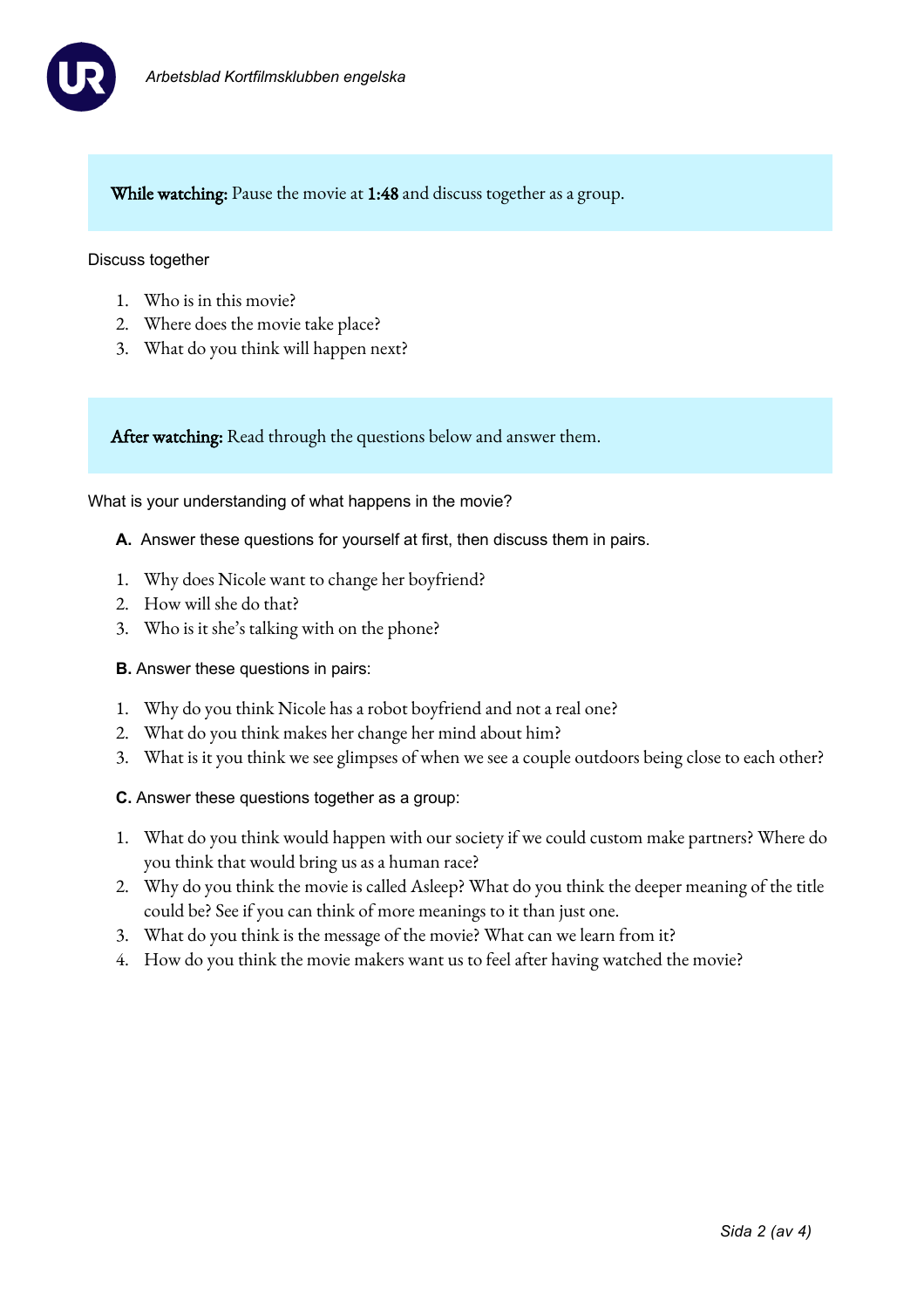

#### What to do next

Choose one or more out of the following exercises to work with.

•  $\sim$   $\mathbb{Z}$  Draw and write:

Work on your own. This movie is set in a near distant future. How can we tell that the movie doesn't take place today? How can we tell it is set in the future? In the movie, we don't see much more than the inside of Nicole´s apartment. What other things do you think are different in the world in which the movie takes place? Make a drawing or make lists explaining new possible inventions in this world.

 $\lfloor \cdot \cdot \cdot \rfloor$  Discuss:

Work in groups of three or four and discuss qualities one could want from a partner in a relationship. Try to talk in terms of adjectives and write down the adjectives you come up with. Talk about why these qualities would be desired. Which different preferences could you agree on in the group? Which ones were different? Which qualities be desired in a friendship? How do these qualities differ or agree with the qualities you desire from a partner? Which conclusions could you draw from this discussion as a group?

## • *UNIVIII* Four corners:

Work together as a class and discuss ethics and moral through a four corners exercise. Go to one corner of the classroom if you "agree" with the following statement, a different one for "disagree", a third one for "undecisive" and one for "I don't want to say". Explain why you chose as you did.

- 1. It would be nice if we could custom make our partners
- 2. It would be nice if we could custom make our friends
- 3. It is important to be flexible in a relationship (any type of relationship)
- 4. It is okay to change objects that we grow tired of
- 5. It is okay to change people that we grow tired of
- 6. It is okay to change pets that we grow tired of
- 7. Friends' opinions matter when it comes to my choice of partner
- 8. I could never date a person my friends didn't like
- 9. I could never date a person my parents didn't like
- 10. I would probably change more things in my life if it was easy, as with an app
- 11. If I could change my own personality through an app, I would
- 12. Humanoid robots could be useful
- 13. Humanoid robots will be a fact in the future
- 14. The reality of this movie could be possible in the future
- 15. I think people will be more like robots or cyborgs in the future